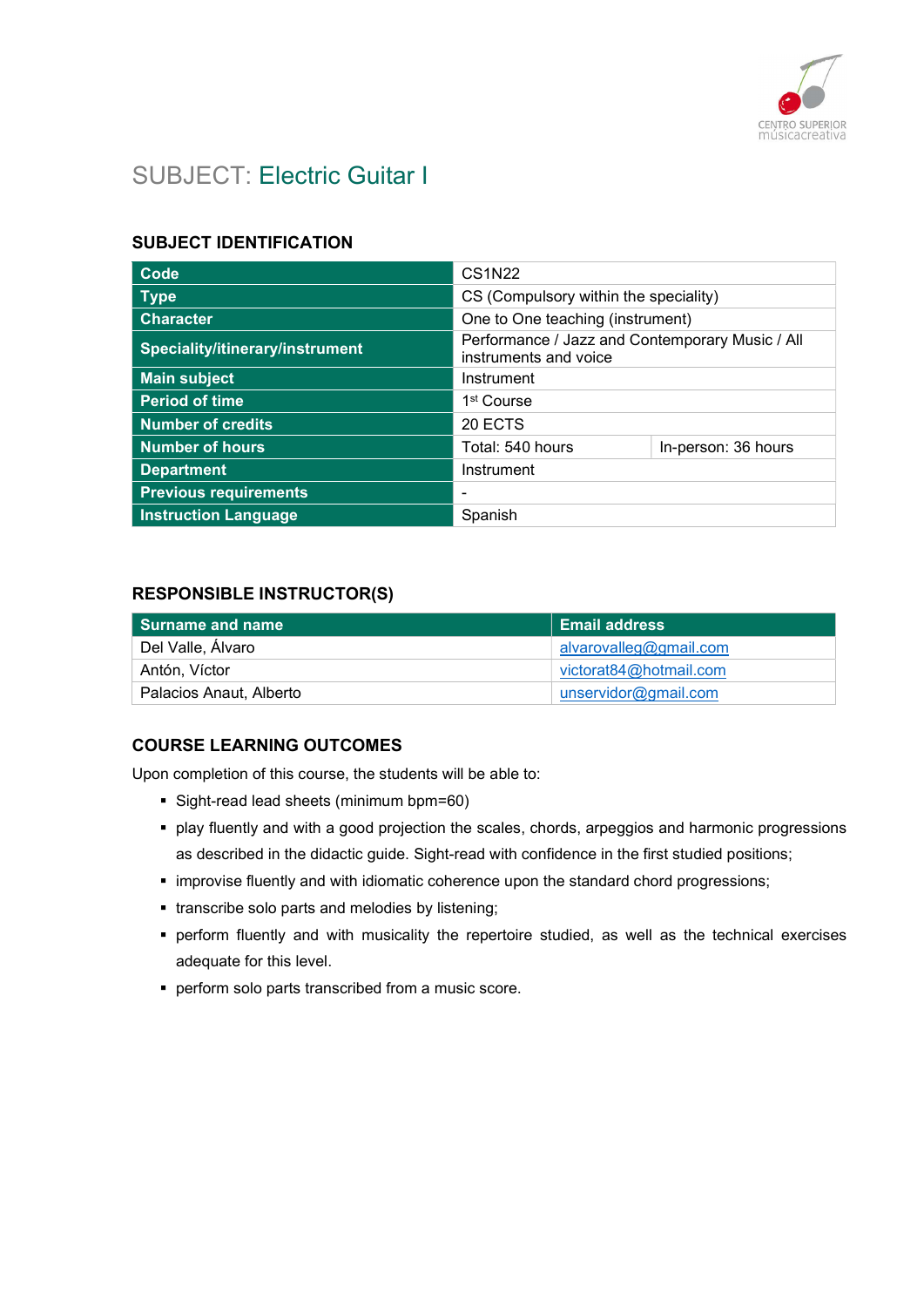

## COURSE CONTENT

| <b>Thematic block</b>                                                                                                               | Themes/repertoire                                                                                                                                                                                          |
|-------------------------------------------------------------------------------------------------------------------------------------|------------------------------------------------------------------------------------------------------------------------------------------------------------------------------------------------------------|
|                                                                                                                                     | Theme 1 Natural major and minor scales                                                                                                                                                                     |
|                                                                                                                                     | Theme 2. Melodic and harmonic minor scales                                                                                                                                                                 |
| I. Scales                                                                                                                           | Theme 3. Interval exercises in all minor/major scales so far<br>studied: 3rd, 4th, 5th, 6th, 7th, 8th                                                                                                      |
|                                                                                                                                     | Theme 4. Pentatonic scale and blues                                                                                                                                                                        |
| II. Chords (only for                                                                                                                | Theme 1. Triad chords: major, minor, augmented, diminished,<br>sus4 (close voicing, any inversion)                                                                                                         |
| harmonic instruments)                                                                                                               | Theme 2. 4 or more voices: m(Maj7), Maj7#5; Maj7b5; m6; m7#5;<br>7b5; dim(Maj7); Maj9/7; Maj9/6; m9(Maj7); 7(b9,b13); 13(b9);<br>9(b13)                                                                    |
|                                                                                                                                     | Theme 1. Triad chords (all the inversions): major, minor,<br>augmented, diminished, sus4                                                                                                                   |
| III. Arpeggios                                                                                                                      | Theme 2. Tetrad: Maj7; m7; m7b5; dim7; 7; 7sus4; m6                                                                                                                                                        |
|                                                                                                                                     | Theme 3. Sequences of arpeggios by circle of fifths, descending.                                                                                                                                           |
| IV. Basic chords<br>progression (for harmonic<br>instruments). The melodic<br>instruments will work on<br>creating guide tone lines | Theme 1. In major key: IV, V, I - II, V, I - I, VI, II, V and minor key:<br>I-, bVI, II <sup>®</sup> , V, I with voice conducting (all the tones)                                                          |
| over said progressions or<br>in playing/singing<br>individually the roots, 3rds,<br>5ths and 7ths of the chords<br>or arpeggios.    | Theme 2. Twelve bar Blues                                                                                                                                                                                  |
| V. Repertoire interpretation<br>/performance                                                                                        | Study of pieces and transcriptions chosen by the instructor in line<br>with the level and needs of the student. The resulting pieces will<br>be compiled in a portfolio by the end of the academic course. |
| VI. Improvisation                                                                                                                   | Applying the studied scales and arpeggios into improvisation<br>practices in different styles.                                                                                                             |
| VII. Reading                                                                                                                        | Sight-reading exercises and improvement strategies. Practices<br>with metronome.                                                                                                                           |
|                                                                                                                                     | Practical transcription exercises in class and homework                                                                                                                                                    |
| VIII. Ear training applied to<br>instrument                                                                                         | Music Fragments instant duplication exercises based exclusively<br>on listening-in.                                                                                                                        |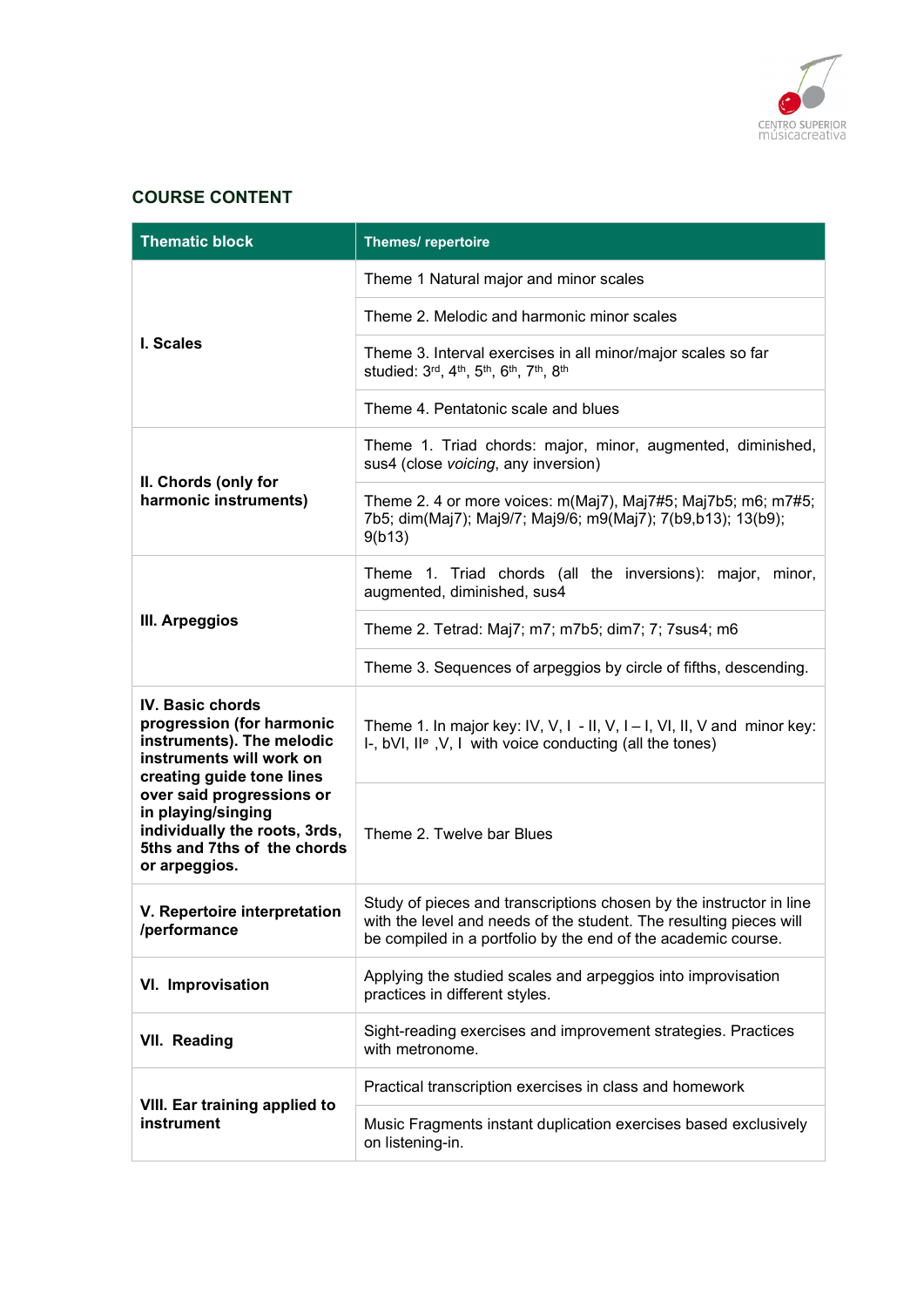

| <b>IX. Technique</b> | Articulation, sound projection, specific techniques for each<br>instrument etc. |
|----------------------|---------------------------------------------------------------------------------|
|                      |                                                                                 |

### STUDENT´S STUDY HOURS PLANNING

| <b>Activity type</b>                                           | Total hours      |
|----------------------------------------------------------------|------------------|
| <b>Theoretic activities</b>                                    | 5 hours          |
| <b>Practice activities</b>                                     | 25 hours         |
| Other training mandatory activities (seminars, workshops etc.) | 2 hours          |
| <b>Test taking</b>                                             | 4 hours          |
| <b>Student self-study hours</b>                                | 484 hours        |
| <b>Practice preparation</b>                                    | 20 hours         |
| Total of student working hours                                 | 36+484=540 hours |

### **METHODOLOGY**

| <b>Theoretical activities</b>                                                | Theoretical/conceptual explanations and analysis of different<br>examples coming from all the most relevant music styles.                                                            |
|------------------------------------------------------------------------------|--------------------------------------------------------------------------------------------------------------------------------------------------------------------------------------|
| <b>Practical activities</b>                                                  | Practical application of what has been studied in class through<br>transcriptions, group intonation, performance with instrument,<br>sight-reading, rhythms and melodies composition |
| <b>Other training mandatory</b><br>activities (workshops,<br>seminars, etc.) | Thematic sessions with visiting professors                                                                                                                                           |

# ASSESSMENT TOOLS

| <b>Theoretical activities</b> | Participation: The students must actively participate in class,<br>proving interest and/or understanding of the content covered.<br>Continuous evaluation: The students must fulfil the requested<br>assignments during the whole academic course, proving research<br>ability and practice synthesis skills concerning theoretical concepts<br>in performance.    |
|-------------------------------|--------------------------------------------------------------------------------------------------------------------------------------------------------------------------------------------------------------------------------------------------------------------------------------------------------------------------------------------------------------------|
| <b>Practical activities</b>   | Participation: The students must actively participate in class,<br>proving interest and/or understanding of the content covered.<br>Continuous evaluation: The students must fulfil the requested<br>practical assignments during the whole academic course based on<br>to team-work dynamics and also prove writing and oral skills,<br>beside performing skills. |
|                               | Performance exams: The students must take at least two exams<br>during the academic course in order to show the practical skills<br>acquired and the practical assimilation of the course contents,<br>following the tests instructions.                                                                                                                           |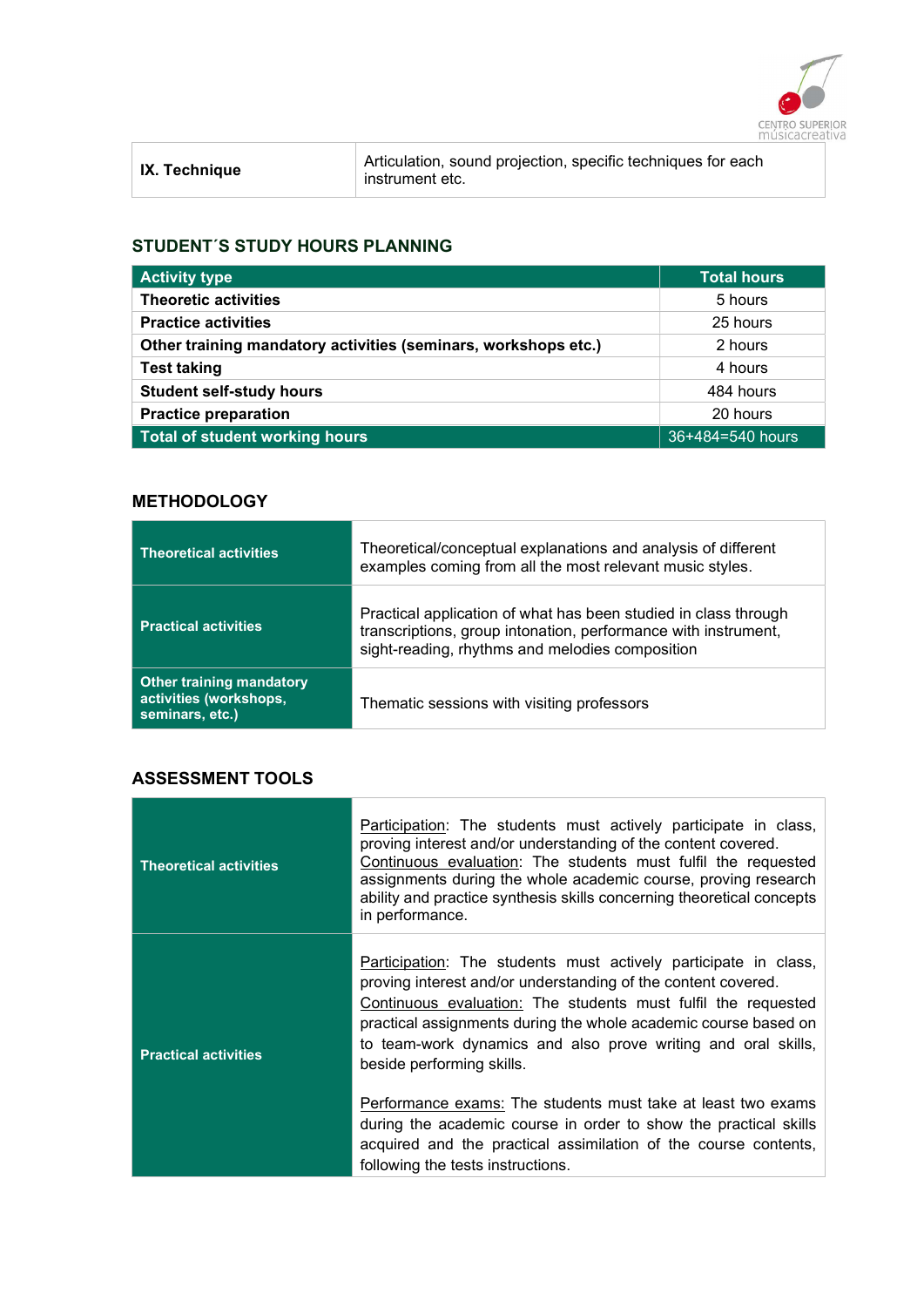

Other educational mandatory activities (workshops, seminars, etc.)

Participation: The students must actively participate in the different relevant events as considered by the instructor or by the coordinators.

#### EVALUATION CRITERIA

| <b>Theoretical activities</b>                                                   | To apply to the performance in a reasoned way, a conceptual/<br>theoretical framework and analyse consequently examples of the<br>most relevant music styles and the personal performing techniques                                            |
|---------------------------------------------------------------------------------|------------------------------------------------------------------------------------------------------------------------------------------------------------------------------------------------------------------------------------------------|
| <b>Practical activities</b>                                                     | To prove technical and performing skills through performing tests,<br>technical, reading at first sight and improvisation exercises that will<br>allow the identification of problematics and the improvement and<br>development of new tools. |
| <b>Other mandatory training</b><br>activities (workshops, seminars,<br>$etc.$ ) | To attend and participate in the relevant Events for their education<br>(Meet the artists sessions, invited professors sessions, concerts<br>and rehearsals)                                                                                   |

## GRADE DETERMINATION SYSTEM

#### Grade determination system in continuous assessment

|                       | <b>Grade percentage</b> |
|-----------------------|-------------------------|
| Continuous assessment | 20%                     |
| Mid-term exam         | 30%                     |
| Final exam            | 50%                     |
| Total                 | 100%                    |

#### Grade determination system in cases of loss of continuous assessment right

|            | Grade percentage |
|------------|------------------|
| Final exam | 80%              |
| Total      | 80%              |

#### Grade determination system for the extraordinary assessment call

|             | <b>Grade percentage</b> |
|-------------|-------------------------|
| Retake exam | 100%                    |
| Total       | 100%                    |

#### Grade determination system for students with disabilities

In principle, the grade determination system for students with disabilities will be carried out following the criteria set for the rest of the students, ensuring equal opportunities and conditions for all the students. However, if necessary, the instructor in charge will take into account the type of disability of the concerned student. Should the situation apply, the assessment conditions will be adapted in accordance to the limitations of the corresponding disability.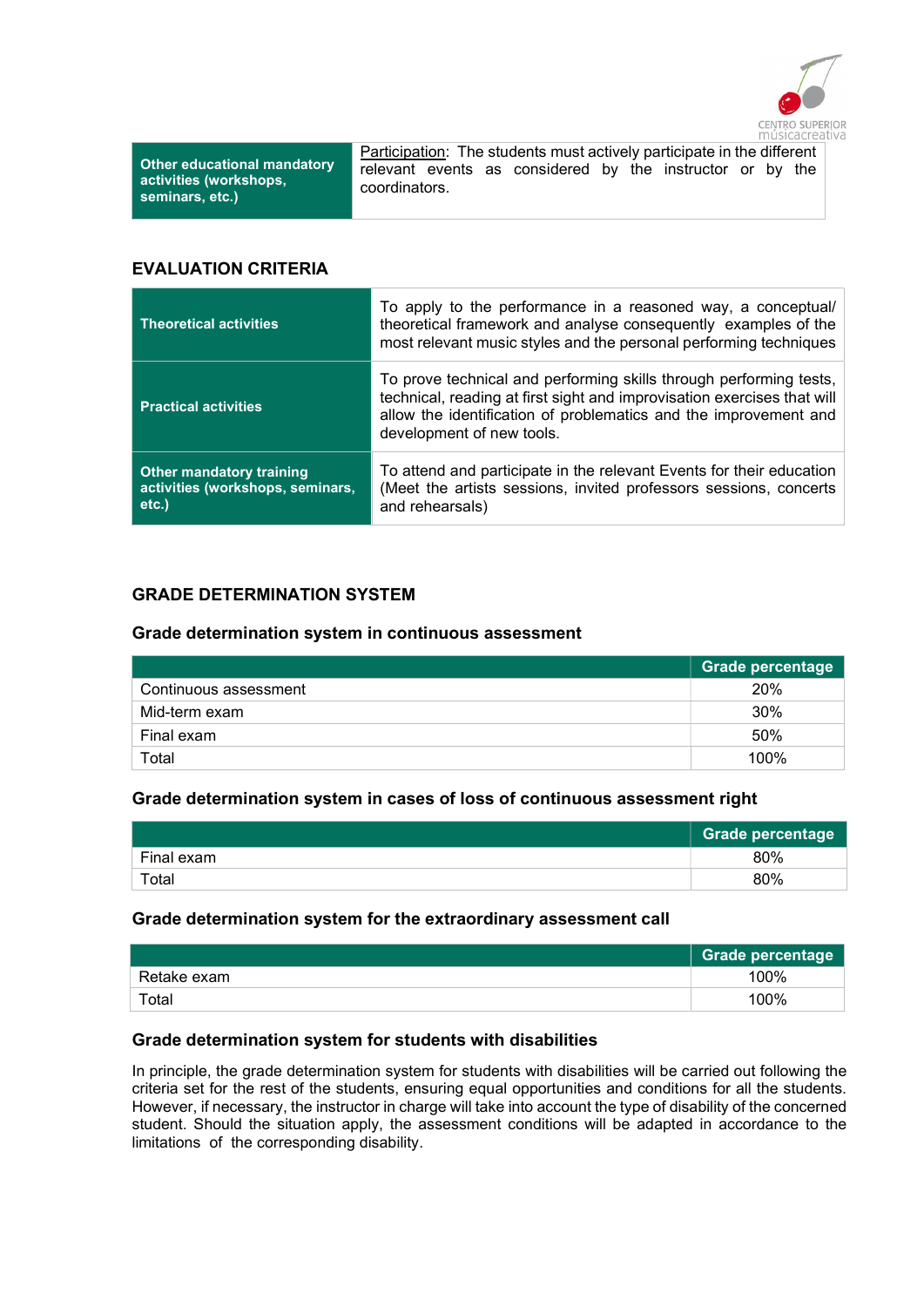

These considerations will be established once the concerned student enrols in the corresponding courses. For the official records, the student and/or the student representative will be requested to present the corresponding disability report for the official accreditation.

|                       | <b>Grade percentage</b> |
|-----------------------|-------------------------|
| Continuous evaluation | 20%                     |
| Mid-term exam         | 30%                     |
| Final exam            | 50%                     |
| Total                 | 100%                    |

### RESOURCES AND BIBLIOGRAPHY

### Campus online https://musicacreativa.classlife.education/

# Bibliography Title **A Modern Method for Guitar vol I, II** Author William Leavitt Publisher Berklee Press Title Reading studies for quitar Author William Leavitt Publisher Berklee Press Title Melodic Rhythm for guitar Author William Leavitt Publisher Berklee Press Title The Guitarist Author Mick Goodrick Publisher Advance Music Title The II – V7 – I Progression Author Jamey Aebersold Publisher Jamey Aebersold Jazz Title **Daily Excercices in Mayor keys** Author **Barry Galbraith** Publisher Jamey Aebersold Jazz Title **Daily Excercices in Minor keys** Author **Barry Galbraith** Publisher Jamey Aebersold Jazz Title Guitar Improv Author **Barry Galbraith**